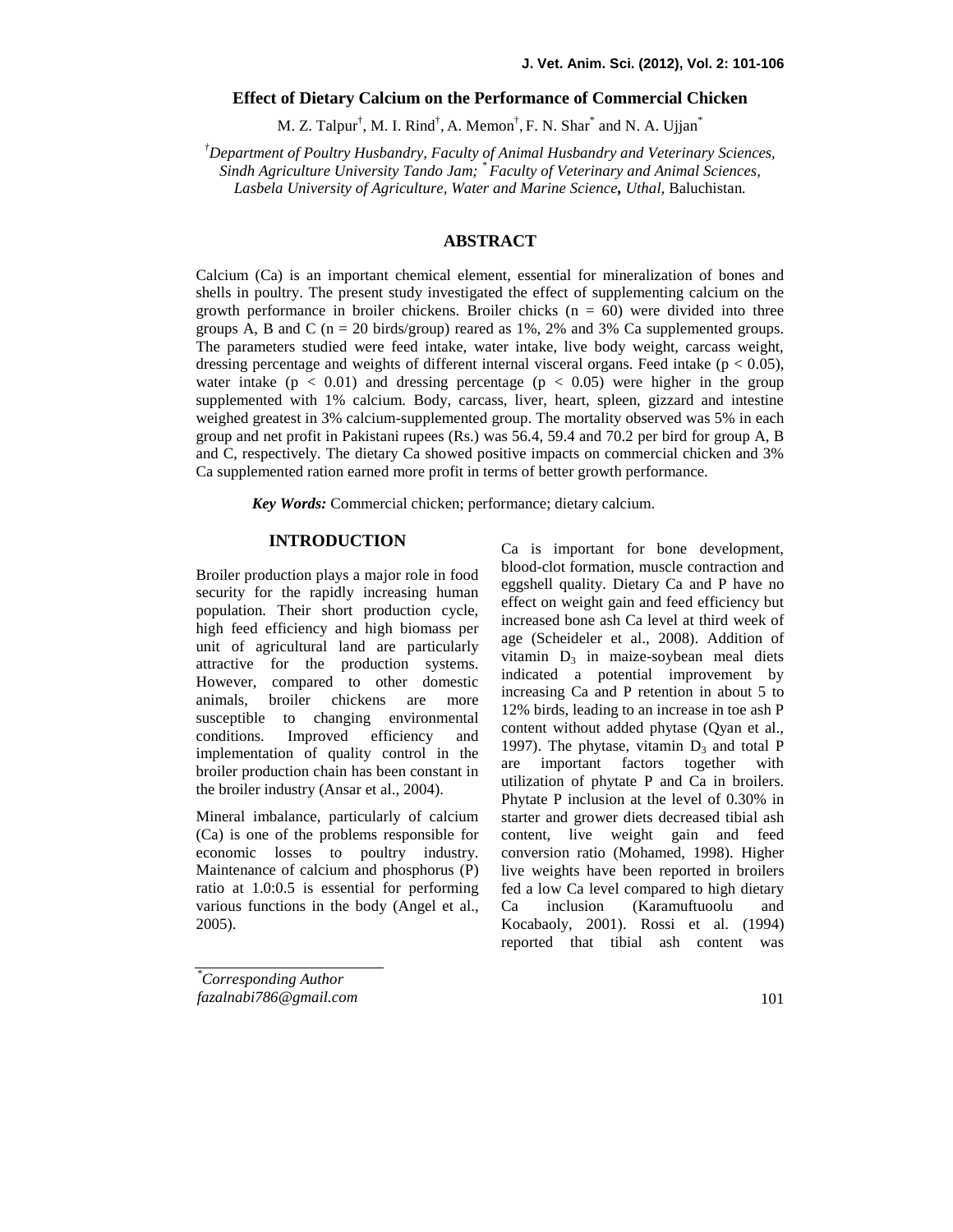significantly lower with diets low in Ca and P or low in cholecalciferol. Diets low in cholecalciferol increased the severity of tibial TD and reduced body weight. Keeping in view the potential role of dietary Ca, the present study was carried out to examine the effect of dietary calcium on the performance and growth of commercial chicks.

# **MATERIALS AND METHODS**

## **Experimental Birds**

Sixty day-old broiler birds were purchased from a local hatchery. The chicks, on deep litter system, were reared under standard hygienic conditions at the Sindh Agriculture University, Tandojam, Pakistan. The birds were fed ad libitum a commercially diet free of antibiotics and coccidiostat. The birds were vaccinated according to given schedule. On day 2, ND+IB vaccine, day 10 was followed by IBD vaccine, on day 17 HPS vaccine, on day 22 IBD was repeated and on day 28 ND were administrated.

## **Experimental Design**

Birds were initially weighed and randomly divided into three groups (A, B and C), each containing 20 birds. The group A was kept as control and given 1.0 percent Ca, while group B and C were supplemented with 2 and 3 percent calcium respectively. Parameters were studied: live body weight (initial and weekly), feed intake, water intake, final weight, mortality, carcass weight, weight of internal edible/non edible parts and economics.

## **Statistical Analysis**

The data were analyzed by using the Minitab Statistical package (MTB 2000) under General Linear Model by using Randomize Complete Block Design test. The probability was determined at  $p < 0.05$ .

## **RESULTS**

#### **Growth Performance:**

The feed intake of broilers was significantly  $(p < 0.05)$  higher (3879.7 g/bird) in the group A (1% Ca) than the birds in the groups C (3% Ca) and group B (2% Ca) with average feed consumption of 3800.3 g and 3788.5 g/bird, respectively (Table 1). The chicken reared on 2% dietary Ca consumed lesser feed than those reared under 3% and 1% dietary Ca. The results further showed that irrespective of chicken dietary Ca levels, the weekly feed consumption was increased with the development of age. The statistical analysis suggested that the results for groups, weeks as well as interaction between groups and weeks were highly significant ( $p < 0.01$ ).

Table 2 indicated that water intake of birds was significantly ( $p < 0.01$ ) higher in the group A compared with the groups C and B. The statistical analysis illustrated interaction between groups and weeks were highly significant ( $p < 0.01$ ).

The effect of different dietary calcium levels on the live body weight was more  $(p < 0.05)$ in the group C than in the groups B and A (Table 3).

The carcass weight was obtained on the basis of three birds slaughtered from each group. The carcass weight was significantly higher  $(p < 0.01)$  in the group C than in the groups B and A (Table 4). The carcass weight in commercial chicken was better under 3% dietary calcium supplementation.

The dressing percentage was calculated on the basis of carcass weight from the total live body weight of the slaughtered birds. The dressing percentage was higher  $(p < 0.01)$  in the 1% Ca-supplemented group compared with the other groups (Table 4).

## **Weights of the Visceral Organs**

Data indicated that the weights of liver and heart of birds kept in the group C (3% Ca)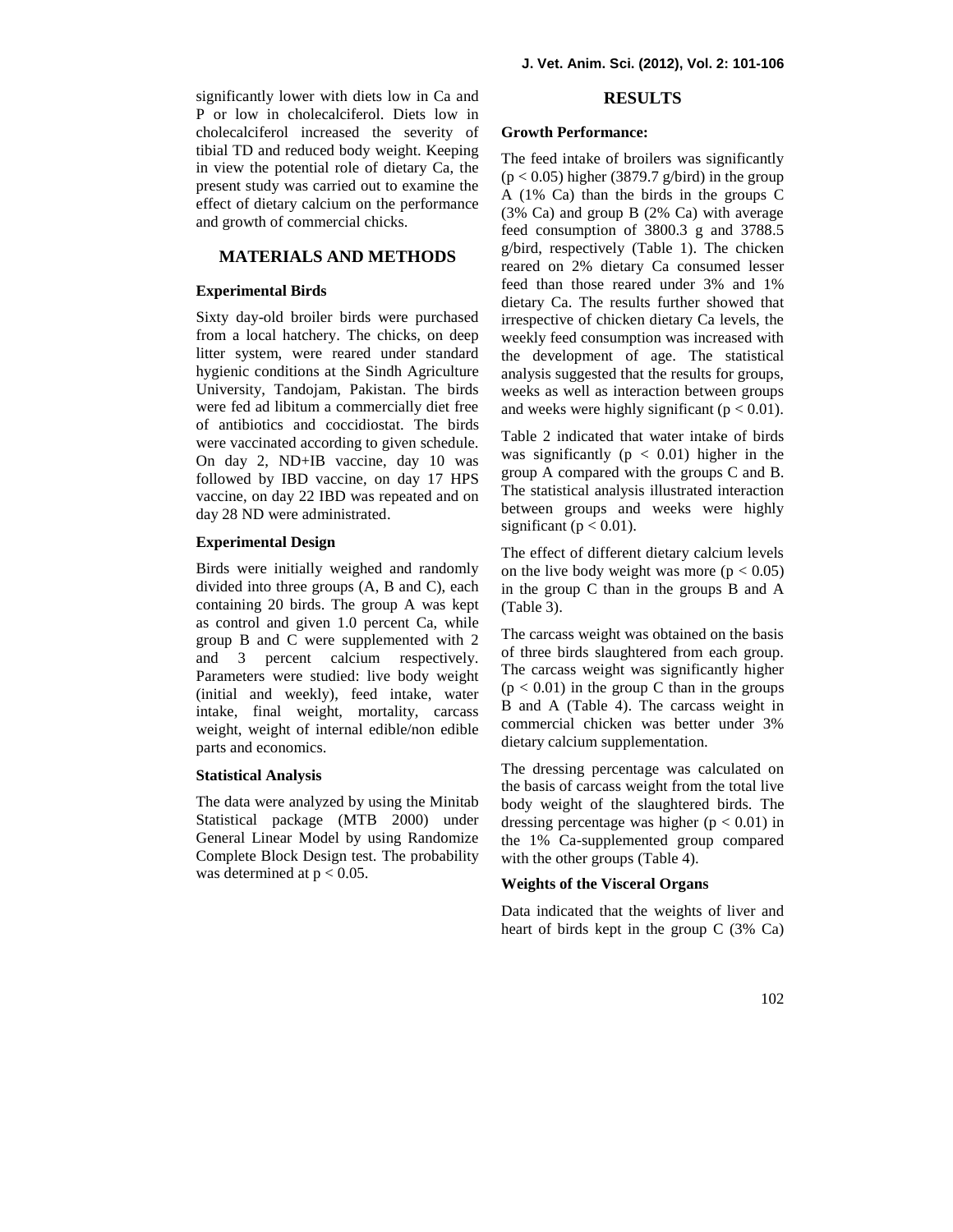were higher ( $p < 0.05$ ) than in the groups B  $(2\%$  Ca) and A  $(1\%$  Ca) (Table 4). Similar outcomes were observed for other variables where weights of spleen, gizzard and intestine were more ( $p < 0.05$ ) in the group C compared with the other groups (Table 4).

**Table 1** Weekly feed consumption (g/bird) of commercial fed different levels of dietary calcium

| Week  | Group      |                  |              |                      |
|-------|------------|------------------|--------------|----------------------|
|       | A          | В                | C            | Т١                   |
| W1    | 117.8      | 107.95           | 92.6         |                      |
| W2    | 292.4      | 335              | 289          | Eco:                 |
| W3    | 585.3      | 598              | 541.5        |                      |
| W4    | 817.9      | 791              | 800.7        | Eco                  |
| W5    | 846.5      | 805              | 907          | supp                 |
| W6    | 1102       | 1151             | 1169.5       | worl                 |
| Total | $3879.7^a$ | $3788.5^{\circ}$ | $3800.3^{b}$ | effe<br>$\mathbf{r}$ |

**Table 2** Weekly water intake (ml/b) of commercial fed different levels of dietary calcium

|                | Groups             |                     |                    |  |
|----------------|--------------------|---------------------|--------------------|--|
| Weeks          | А                  | В                   | C                  |  |
| W1             | 332.5              | 301                 | 298.5              |  |
| W <sub>2</sub> | 678                | 690                 | 615                |  |
| W <sub>3</sub> | 1270               | 1252.5              | 1249.5             |  |
| W4             | 1856               | 1855                | 2035               |  |
| W <sub>5</sub> | 3046               | 2393.5              | 2439               |  |
| W6             | 3415               | 3229.5              | 3433               |  |
| Total          | 10597 <sup>a</sup> | $9720$ <sup>c</sup> | 10069 <sup>b</sup> |  |

**Table 3** Weekly live body weight (g/bird) of commercial fed different levels of dietary calcium

|                | Group            |                   |          |
|----------------|------------------|-------------------|----------|
| Week           | А                | в                 | C        |
| W1             | 37.69            | 38.86             | 37.3     |
| W <sub>2</sub> | 161.86           | 156.10            | 154.5    |
| W <sub>3</sub> | 339.7            | 356.60            | 380      |
| W4             | 711.7            | 744.60            | 827.1    |
| W <sub>5</sub> | 1253.6           | 1275.00           | 1316     |
| W <sub>6</sub> | 1876.6           | 1878.55           | 1911     |
| Total          | $2054.7^{\circ}$ | 2100 <sup>b</sup> | $2200^a$ |

## **Economics**

Economic analysis of dietary Ca supplemented ration at different levels was worked out (Table 5) and found positive effect on the net profit due with higher levels of dietary Ca. The total cost (Rs.) of production per bird in groups A, B and C were 100.8, 98.4 and 98.8, respectively. After fetching the market price Rs. 120/kg live weight, the total income received from commercial chicken in group A, B and C were Rs. 246.5, 252.1 and 264.0. After deduction of production costs, the net profit received in groups A, B and C was Rs. 56.4, 59.4 and 70.2.The 3% dietary Ca level earned more net profit compared with 2% and 1% dietary Ca levels.

**Table 4** Average weights of carcass, visceral organs and dressing percentage of broilers

|           | Carcass                | Dressing        | Weight $(g)$    |                   |                  |                      |                  |
|-----------|------------------------|-----------------|-----------------|-------------------|------------------|----------------------|------------------|
| Group     | weight $(g)$           | percentage      | Liver           | Heart             | Spleen           | Gizzard              | Intestine        |
|           | $1231.67^{\mathrm{b}}$ | $62.41^a$       | $43.70^{\circ}$ | 9.01 <sup>b</sup> | .97 <sup>b</sup> | $32.10^{b}$          | $130.67^{\rm b}$ |
|           | $1227.00^{\rm b}$      | $60.58^{\rm c}$ | $48.54^{b}$     | $10.17^a$         | $1.68^{b}$       | $31.57^{\rm b}$      | $127.33^{b}$     |
|           | 1390.67 <sup>a</sup>   | $61.38^{b}$     | $52.83^{a}$     | $10.80^a$         | $2.20^a$         | $34.50^a$            | $132.33^a$       |
| $abc - c$ | $\cdots$               |                 |                 | $\cdots$          | $\sim$           | $\sim$ $\sim$ $\sim$ |                  |

<sup>abc</sup>Means with different superscript in a same row differs significantly ( $p < 0.05$ )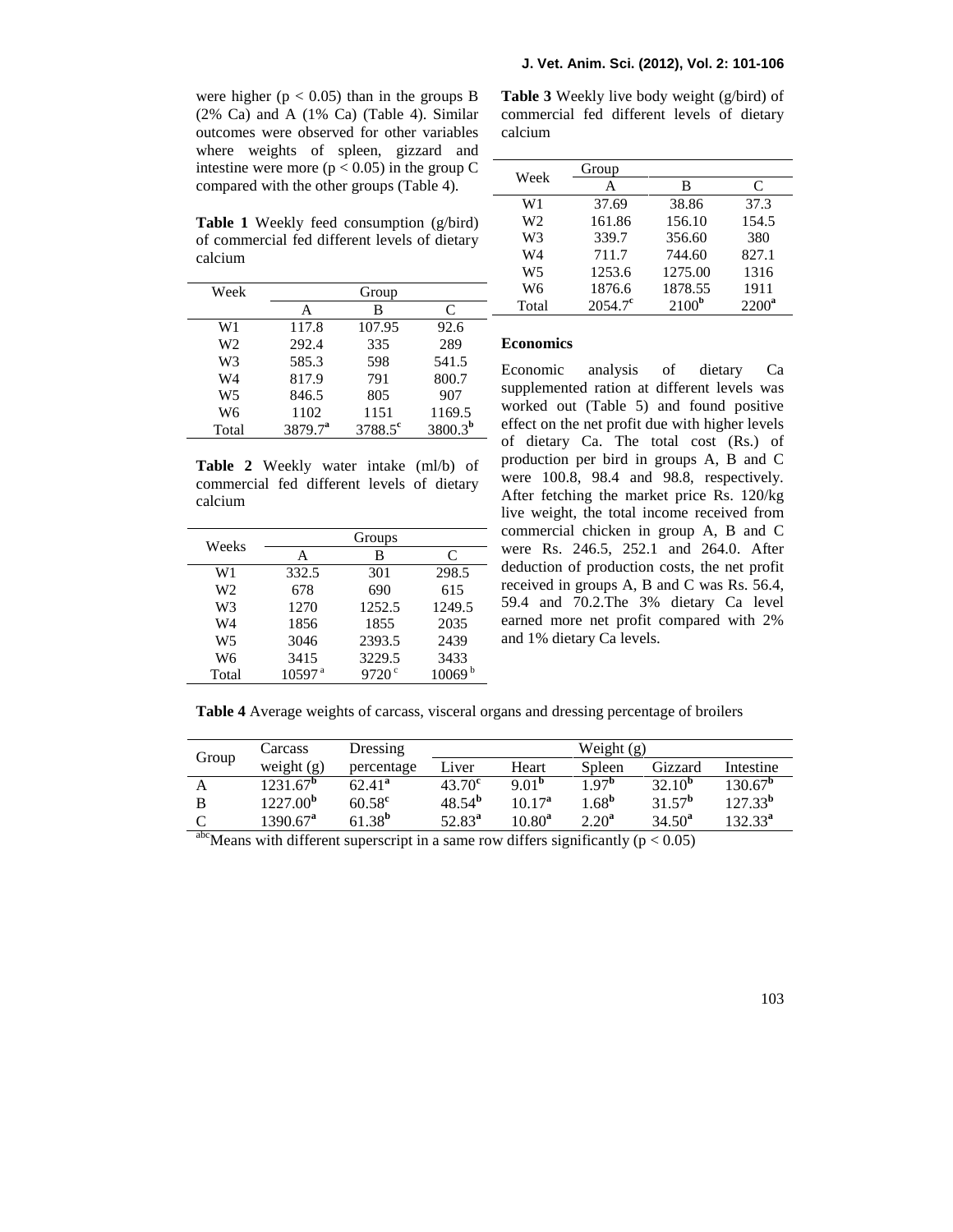| Economic parameter                  | Group |       |       |  |
|-------------------------------------|-------|-------|-------|--|
|                                     | А     | B     |       |  |
| Cost of day old chick (Rs./bird)    | 65.0  | 65.0  | 65.0  |  |
| Total feed intake (kg./bird)        | 3.9   | 3.8   | 3.8   |  |
| Total cost of feed (Rs./bird)       | 100.8 | 98.4  | 98.8  |  |
| Misc. Expenditure (Rs./bird)        | 25.0  | 25.0  | 25.0  |  |
| Cost of calcium                     | 0.0   | 4.3   | 5.0   |  |
| Final live body weight (kg./bird)   | 2.1   | 2.1   | 2.2   |  |
| Total cost of production (Rs./bird) | 190.0 | 192.7 | 193.8 |  |
| Broiler sale rate (Rs./kg.)         | 120.0 | 120.0 | 120.0 |  |
| Total income (Rs./bird)             | 246.5 | 252.1 | 264.0 |  |
| Net profit (Rs./bird)               | 56.4  | 59.4  | 70.2  |  |

**Table 5** Economics of experimental ration

### **DISCUSSION**

Ca is a major element in poultry nutrition and higher Ca level is required, particularly in the finisher periods (Zyla et al., 2000). Ca is important for bone development, blood clot formation, and muscle contraction and to provide good eggshell quality and dietary Ca is effective in feed efficiency, bone ash and legs problems (Scheideler et al., 2008). The results showed that in commercial chicken groups A (1% Ca), B (2% Ca) and C (3% Ca), the feed intake was 3879.7, 3788.5, 3800.3 g/bird, water intake 10597, 9720, 10069 ml/b, live body weight 2054.7, 2100, 2200 g/bird, FCR 1.8, 1.7 and 2.0, carcass weight 1231.67, 1227 and 1390.67 g/bird, dressing percentage 62.41, 60.58 and 61.38, respectively. These results are in concurrence with those of Ramazan et al. (2007) who investigated the addition of varying dietary calcium (1.2, 1.4 and 1.6%) levels on growth performance, feed intake, some organ weights and tibia ash parameters in broiler. Results showed that there was no adverse effect on broiler performance when Ca was included up to 1.6% levels. Leytem et al. (2007) evaluated the effects of different dietary Ca levels (0.47, 0.70, 0.93, and 1.16%) and reported that there was a linear relationship between dietary Ca and production performance. Similar results have also been reported by Bintvihok and

Kositcharoenkul (2006) who examined the effects of calcium on performance of broilers and indicated that addition of dietary calcium had positive effects on body weight gain. Driver et al. (2006) reported that poultry diet containing 0.80% Ca improved carcass quantity and quality of the bird. Tibia ash, traditionally used as an indicator of bone strength, was better correlated to the incidence of bloody breasts. In another study, Manangi and Coon (2007) investigated the effect of dietary Ca on broilers and concluded that broilers fed 0.9% dietary Ca had a greater P physiological threshold before a loss in retention compared with broilers fed lower (0.5%) dietary Ca concentrations.

The dietary Ca showed positive impacts on commercial chicken and 3% Ca supplemented ration earned profit of Rs.70.20/bird compared with 59.4 and 59.4/bird under 2% and 1% Ca and 5 percent mortality in each group was noted. These results are further supported by the findings of Doan (2000) who suggested that the diet containing 1.1% Ca supplemented is good for increased survivability and reduced mortality. Shivazad et al. (2005) found that pronounced effect on bone ash was obtained in hens fed the high Ca diet; at day 14, the high Ca diets decreased phytate P retention while at day 28 the high P diets decreased phytate P retention.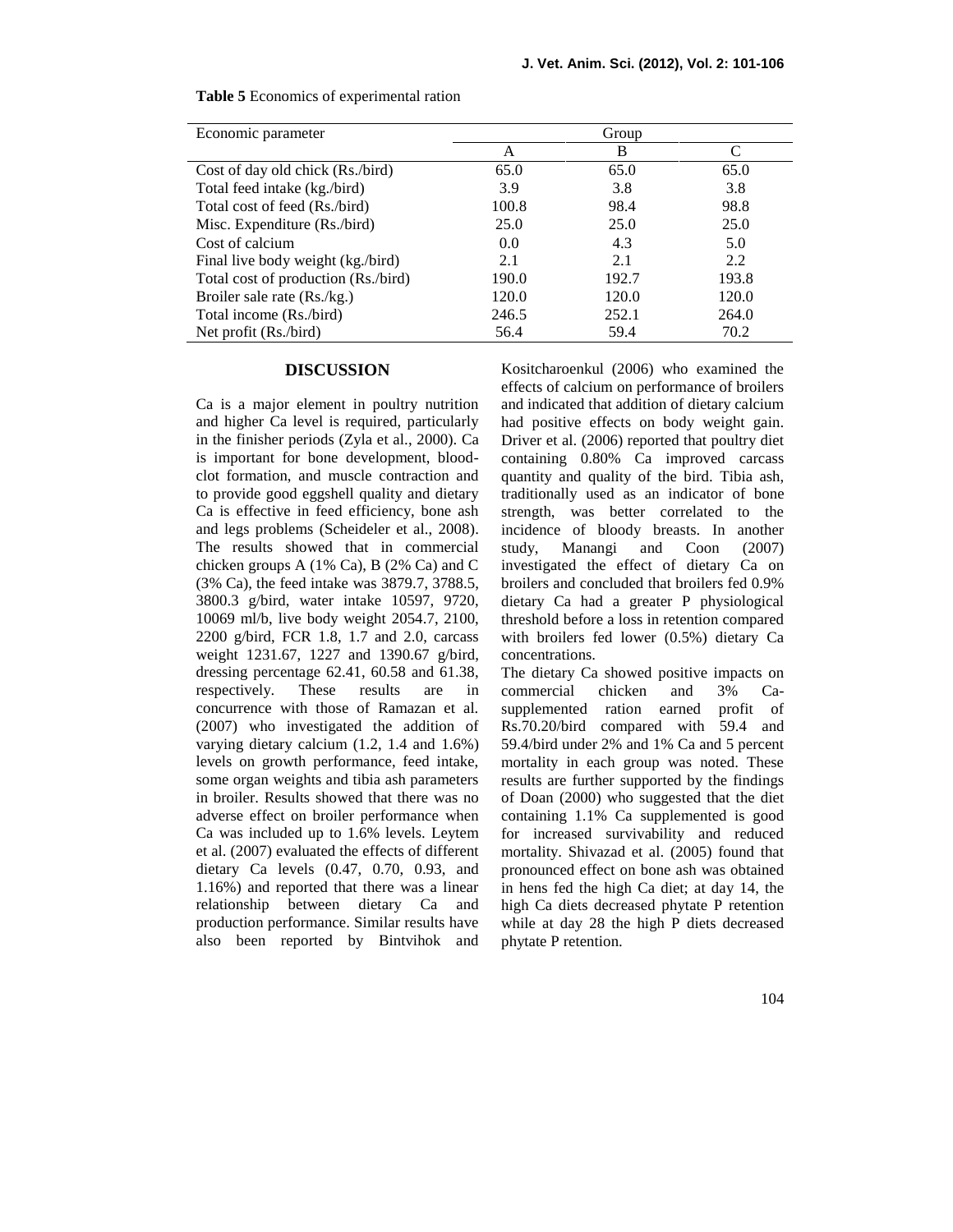#### **J. Vet. Anim. Sci. (2012), Vol. 2: 101-106**

chickens grown in floor pens. *Poultry Science*, 84:1031-1044.

- and S. Kositcharoenkul. 2006. Effect of dietary calcium propionate on performance, hepatic enzyme activities and aflatoxin residues in broilers fed a diet containing low levels of aflatoxin B1.*Toxicon*, 47: 41-46.
- Anonymous. 2009. Poultry: Economic Survey of Pakistan 2008-2009, Government of Pakistan, Islamabad.
- Ansar, M., S. A. Khan, Z. I. Chaudhary, N. A. Mian, M. Y. Tipu and M. F. Rai. 2004. Effects of high dietary calcium and low phosphorus on urinary system of broiler chicks. *Pakistan Veterinary Journal*, 24: 113-116.
- Doan B. H. 2000. Effects of different levels of dietary calcium and supplemental Vitamin C on growth, survivability, leg abnormalities, total ash in the tibia, serum calcium and phosphorus in 0-4 week-old chicks under tropical conditions. *Livestock Research for Rural Development*. (12) 1.
- Karamuftuoolu, S. and N. Kocabaoly. 2001. Effect of various calcium levels and anionic salts on blood acid-base balance, growth performance and development of tibial dyscondroplasia in broilers. *Turkish Journal of Veterinary and Animal Sciences*, 25: 7-14.
- Scheideler, S. E., D.V. Rives, J.D. Garlych and P. R. Ferket. 2008. Dietary calcium and phosphorus effects on broiler performance and the incidence of sudden death syndrome mortality. *Poultry Science*, 74: 2011-2018.
- Shivazad, M., A. B. Carlos, H. M. Edwards, Jr and M. Zaghari. 2005. Various levels of calcium and phosphorus diets in response to 1, 25dihydroxycholecalciferol in laying

effects on the survivability of birds and reduced mortality alongwith higher growth Bintvihok, A., in Ca-included diet. Likewise, Letourneau et al. (2008) measured the impact of dietary Ca and found highest growth rate when chicks were fed with 0.9 % Ca. Scheideler et al. (2008) determined the effect of dietary Ca on growth, feed conversion and mortality and indicated that even slight deviations in dietary Ca beyond the NRC recommendations can create a metabolic imbalance in certain strains of broilers (Ross x Ross), which possibly increases susceptibility to mortality. In another similar study, Xie et al. (2009) examined five Ca levels (4.0, 6.0, 8.0, 10.0, 12.0 g/kg) on growth performance and bone ash in White Pekin ducklings and found that weight gain, feed intake and tibia ash were decreased as dietary Ca increased from 4.0 to 12.0 g/kg at the lowest NPP level  $(2.0 \text{ g/kg})$  but these adverse effects could be alleviated or reversed at other dietary P from 3.0 to 5.0 g/kg. The effect of dietary calcium on the poultry production suggested that for improving the performance of commercial poultry, the inclusion of calcium through various dietary sources may be balanced, so that not only feed conversion efficiency of the poultry is improved, but by ensuring survivability and mortality may also be minimized.

Leytema et al. (2007), reported positive

## **REFERENCES**

- Angel, R., T. J. Applegate, and M. Christman. 2000. Effects of dietary nonphytate phosphorus on performance and bone measurements in broilers fed on a four phase feeding system. *Poultry Science*, 79 (Suppl.): 21-22.
- Angel, R., W. W. Saylor, A. S. Dhandu, W. Powers, and T. J. Applegate. 2005. Effects of dietary phosphorus, phytase, and 25-hydroxycholecal ciferol on performance of broiler